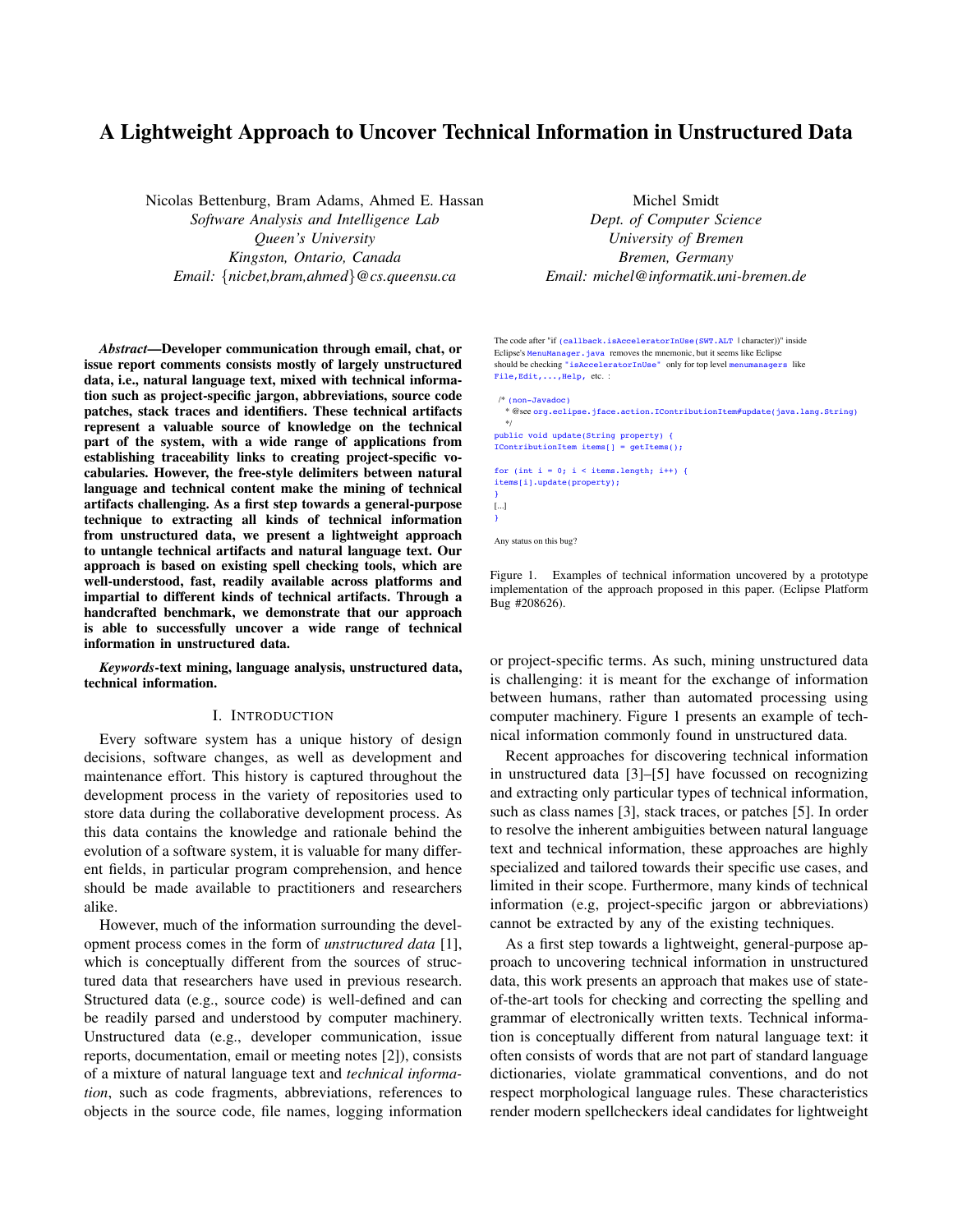classifiers of natural language.

Through a case study on unstructured data from mailing list and issue report repositories of two open-source projects, we demonstrate the capability of our approach to uncover technical information inside unstructured data, while at the same time being resistant to reporting actual spelling or grammar mistakes.

The rest of this paper is organized as follows. Section 2 presents an overview of related work and background. Section 3 presents our approach from both a conceptual and an actual implementation perspective. In Section 4, we present the evaluation of our approach through a hand crafted benchmark on developer email and issue report discussions. We conclude our work and present future research opportunities in Section 5.

# II. BACKGROUND AND RELATED WORK

Past research has been concerned with the extraction of technical information from software repositories, to assist program comprehension [6], [7], understand historical changes [8]–[10] and predict future changes [11], and to measure and analyze different dimensions of historic software development to help practitioners make informed decisions in the future, and predict software errors [12]–[14].

Fischer et al. and Sliwerski et al. were among the first to use technical information (issue report identifiers) embedded in the natural language text descriptions of changes in commit messages, to link software changes to defects [13], [15]. Mockus et al. show that the text describing a change recorded through commit messages is essential for understanding the rationale behind changes and emphasizes the importance of natural language documentation for practitioners and researchers alike.

Recent research concerned with information in unstructured data has mostly focussed on establishing traceability links [3], [16], [17] between source code and documentation surrounding the development process, summarizing communication [2], [18], and bug triage [19].

The most closely related work to this paper is the work on techniques to uncover source code entities in e-mails [20], and classifying text into source code and natural language text on a line-level granularity [3]. Bettenburg et al. presented the use of island parsing and specialized heuristics based on regular expressions to extract structural information from bug reports [5].

Our work is different from past research in the area, in that we aim to uncover technical information in unstructured data by using spell checkers as a lightweight classification-proxy to determine which parts of the text are natural language text and which parts are not. Our approach aims at being general enough to be readily available for any kind of input beyond commit messages, bug reports or e-mail. Furthermore, our approach does not focus on a particular type of technical information, such as bug report identifiers or source code entities, but rather to return information in unstructured data that is not considered natural language text. Such a general set of technical information has the advantage that it can be easily pruned later on, by applying further heuristics to retain only a particular kind of technical information of interest.

### III. APPROACH

In the following, we present our approach from both a conceptual perspective and the concrete perspective of our working prototype.

# *Conceptual Approach*

In this paper, we propose to use existing spellchecking tools to untangle natural language text and technical information from unstructured data. Many of today's state of the art techniques for spellchecking use morphological language analysis, which describes the identification and description of the smallest linguistic units that carry a semantic meaning, called *morphemes*. As such, morphemes are different from the concept of a single word: one or more morphemes composed form a word. For example, the English word "unbearable", is composed of three morphemes, "un", "bear", and "able". This kind of analysis is able to effectively cope with compound words, inflection and other peculiarities of natural language, while at the same time being sensitive to text (technical information) that does not adhere to the morphological rules.

For the purpose of our study, we define technical information as those parts of unstructured data that is not natural language text. This definition includes, but is not restricted to: source code, file names, technical terms, project-specific jargon, source code entities (such as classes or identifier names), or abbreviations.

#### *Concrete Approach*

In order to uncover technical information, we first transform the input text in a stream of tokens by splitting the input text whenever we encounter one or more whitespace characters, or punctation followed by a whitespace (sentence delimiters). This is a common approach for morphological language analysis of Western text, where words are delimited by whitespace. If we were to apply our method to Chinese or Japanese input text, we would need to modify tokenization accordingly.

After thorough testing of 15 open-source spellchecking tools, we select the following three popular tools for further study. Hunspell is an open-source spellchecking and morphological language analysis framework, which has found extensive use in the OpenOffice and Mozilla application suites. Jazzy is based on the *double metaphone* phonetic language analysis algorithm [21], which transforms words into phoneme codes and compares these to a userdefined dictionary. JOrtho performs spell checking by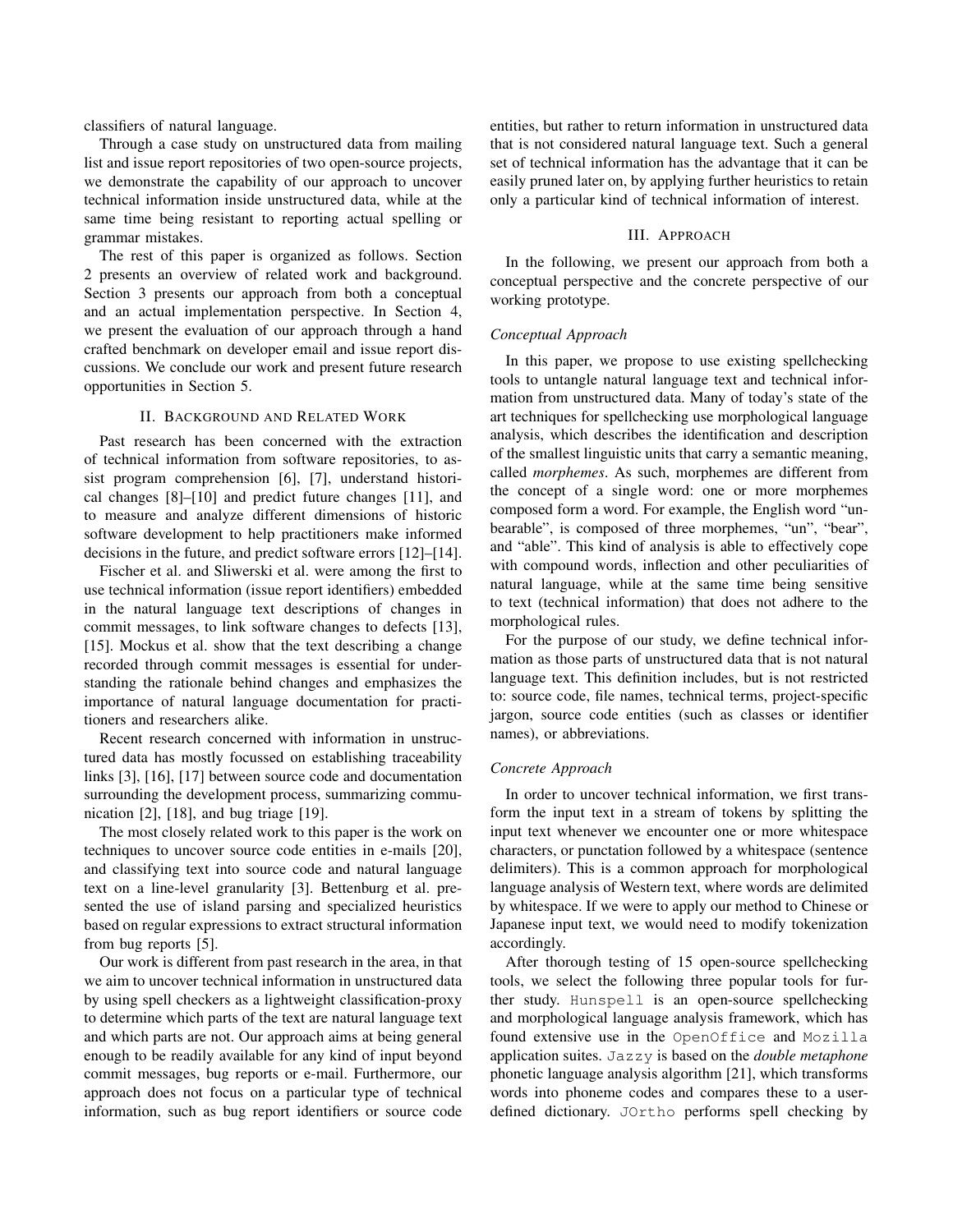comparing a given input word to large word dictionaries compiled from the Wiktionary<sup>1</sup> project.

Next, we run the spellchecker on each token and flag it, depending on wether the spellchecker reported a spelling error or not. Since our goal is to find technical text, rather than spelling mistakes, we iterated over each flagged token in a second pass, executing three different, simple heuristics. If at least one heuristic holds on a flagged token, we mark the token as belonging to the domain of technical information. The heuristics we use are described in the following.

## H1: Camel Case

We consider the following four cases of camel case to be indicators of technical text: (1) the standard case CamelCase is often used for type names and references to source code entities; (2) the interior case camelCase is often used for identifier names; (3) capital letters at the end CamelCASE, and (4) all capital letters CAMELCASE, are often used in abbreviations. We implemented this heuristic with a simple pattern matching using the following regular expressions:

(\b([A-Z\_][a-z\_0-9]\*)+[A-Z\_0-9][a-z\_0-9]+  $\begin{array}{l} \scriptstyle (\hbox{[}A-Z_0-9]\hbox{[}a-z_0-9]\star)\star\backslash b)\\ \scriptstyle (\hbox{[}a-z_]\hbox{[}a-z_0-9]\star)+(\hbox{[}A-Z_0-9]\hbox{[}a-z_0-9]\star)+\backslash b)\end{array}$  $(\b([A-Z_] [A-Z_0-9]+)\b)$  $(\b(\([A-z_1] [a-z_0-9]*)+([A-z_0-9]+))\b)$ 

#### H2: Programming Language Keywords

We compiled a comprehensive list of reserved keywords for the JAVA, C, C++, C#, Pascal, Delphi, Perl, PHP, Bash, HTML and JavaScript languages. If a token is flagged as a spelling mistake, but matches one of the keywords in this list, it is highly likely to be part of a source code.

#### H3: Special Characters

Natural language words usually do not contain special characters within their word boundaries. When a token is flagged as a spelling mistake, we count the number of non-alphanumeric characters in the token and consider it as technical text, if we find more than two special characters.

### IV. EVALUATION

We evaluate the ability of each of the three selected spellchecking frameworks to untangle natural language text and technical information from unstructured data through a hand-crafted benchmark. We performed a random sampling of 20 issue reports from the ECLIPSE project and 20 email discussions from the PostgreSQL developer mailing list, containing source code, stack traces, patches and other technical entities. The size of this random sample describes our results across the overall population at a confidence interval of 15%. We annotated technical information in each document by hand, using a graphical tool written for this purpose.

<sup>1</sup>http://wiktionary.org

| Tool     | <b>Precision</b> | Recall |
|----------|------------------|--------|
| JOrtho   | 88.01%           | 64.31% |
| Jazzy    | 84.16%           | 68.30% |
| Hunspell | 86.40%           | 68.34% |

Table I RESULTS OF BENCHMARK

The tool allows the user to select a portion of the text inside a text viewer and annotate it as technical text. When the user then activates a particular spellchecking framework, the portion of the text will be annotated with different colours depending on whether the spellchecker flagged a portion of the text which was previously not annotated (false positives, FP), which was annotated but not flagged by the spellchecker (false negatives, FN), and which was flagged, as well as previously annotated (true positives, TP).

We then measure the average *precision* and *recall* of each spellchecker  $S_i$  across all documents in the benchmark. These measures are defined as

$$
Precision(S_i) = \frac{|TP_{S_i}|}{|TP_{S_i} + FP_{S_i}|}
$$

$$
Recall(S_i) = \frac{|TP_{S_i}|}{|TP_{S_i} + FN_{S_i}|}
$$

The results of our manual benchmark are presented in Table I. Overall, we found all three spellcheckers to perform well, with a precision between 84.16% and 88.01%, and a recall between 64.31% and 68.34%. The most common error across all tested spellcheckers with respect to precision were spelling mistakes that were not distinguishable from technical text, such as *"found.We"*, or *"another(no one else would)"* resembling package names or method calls. The rather moderate recall can be mainly attributed to the resemblance of many technical items to natural language text, for example source code identifiers are often words present in English dictionaries, e.g., *"Task"*.

In addition to our fine-grained performance analysis, we conducted an experiment to compare the use of technical information uncovered by our approach for a more specialized task, presented by Bacchelli et al., i.e., extracting source code from email [3]. As the latter approach operates on a line-level granularity, we augmented our spellcheckingbased technique to consider a line of text as source-code, if more than seventy percent of text in that line was flagged as technical information by our approach. We applied both approaches to the same data set of 40 documents (20 issue reports and 20 developer emails) used in our previous evaluation. The baseline for this experiment was established